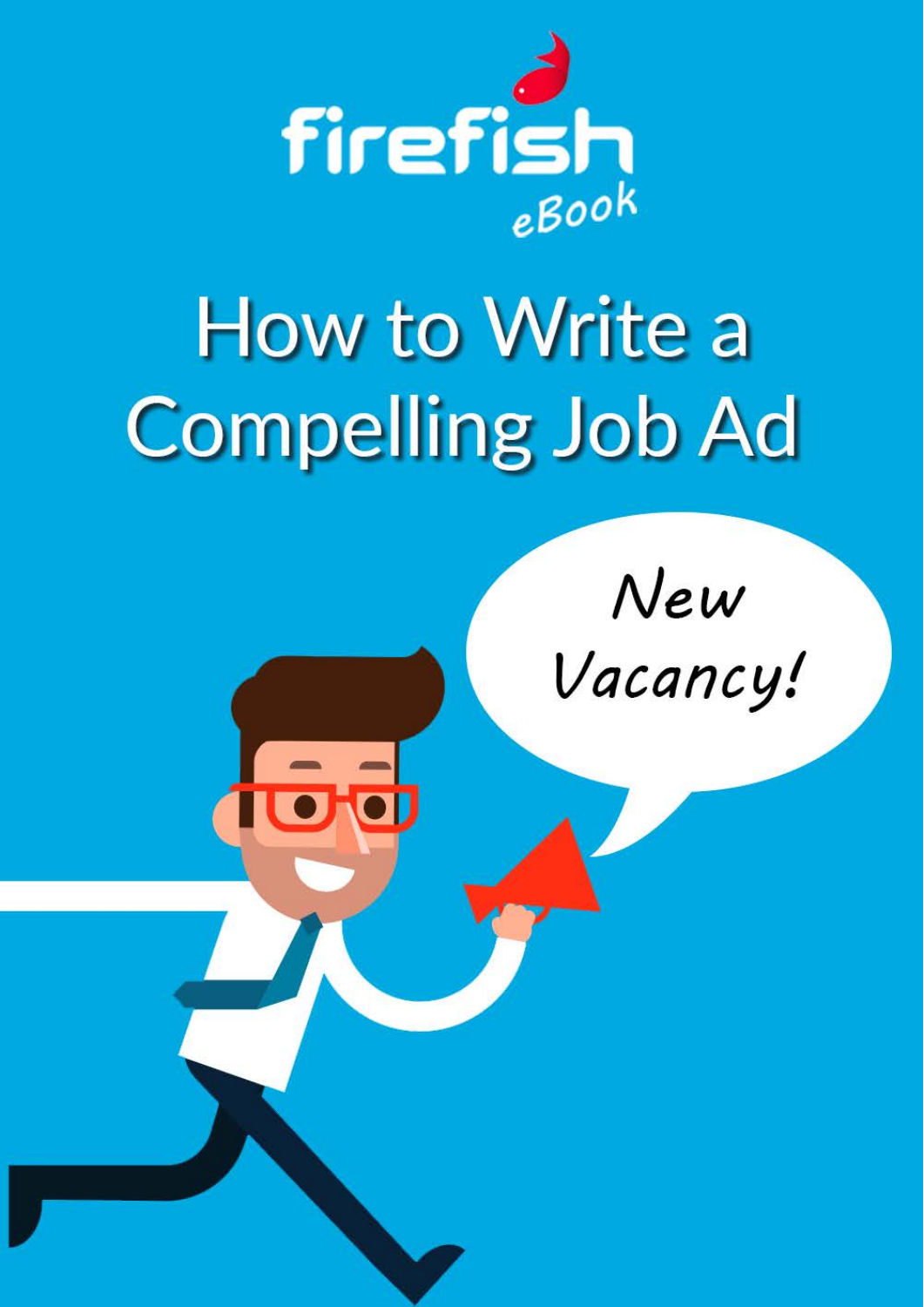One challenge that we hear recruiters voicing time and again is this: how do I attract more candidates to my website? And the most effective advice we can give is to create job ads that candidates actually want to click!

The recruitment industry is booming. Unemployment levels are at their [low](http://www.independent.co.uk/news/business/news/eurozone-unemployment-rate-falls-lowest-january-2009-single-currency-financial-economy-eu-eurostat-a8149436.html)[est since 2009](http://www.independent.co.uk/news/business/news/eurozone-unemployment-rate-falls-lowest-january-2009-single-currency-financial-economy-eu-eurostat-a8149436.html), and new recruitment agencies are popping up left, right and centre to accommodate the rising demand for great talent. So why is it still such a challenge to attract enough qualified applicants to a job?

The good news is that you don't need to drop a fortune on job boards or expensive campaigns to get more candidates to apply to your ads. Search engines are now candidates' first port of call when searching for new job opportunities: According to a 2016 study by Careerbuilder, as much as [75%](https://www.smartjobboard.com/blog/seo-for-job-boards/) [of job seekers](https://www.smartjobboard.com/blog/seo-for-job-boards/) will begin their job hunt through a search engine.

You can increase your job ad engagement massively just by thinking more carefully about the information you provide, the words you use and how you use them. And with [Google For Jobs](https://blog.firefishsoftware.com/how-to-get-ready-for-google-for-jobs-as-a-recruiter) on the horizon, the job ads on your website matter now more than ever.

So read on to find out how to attract more (and better!) candidates to your website by making a few simple changes to your job ads.

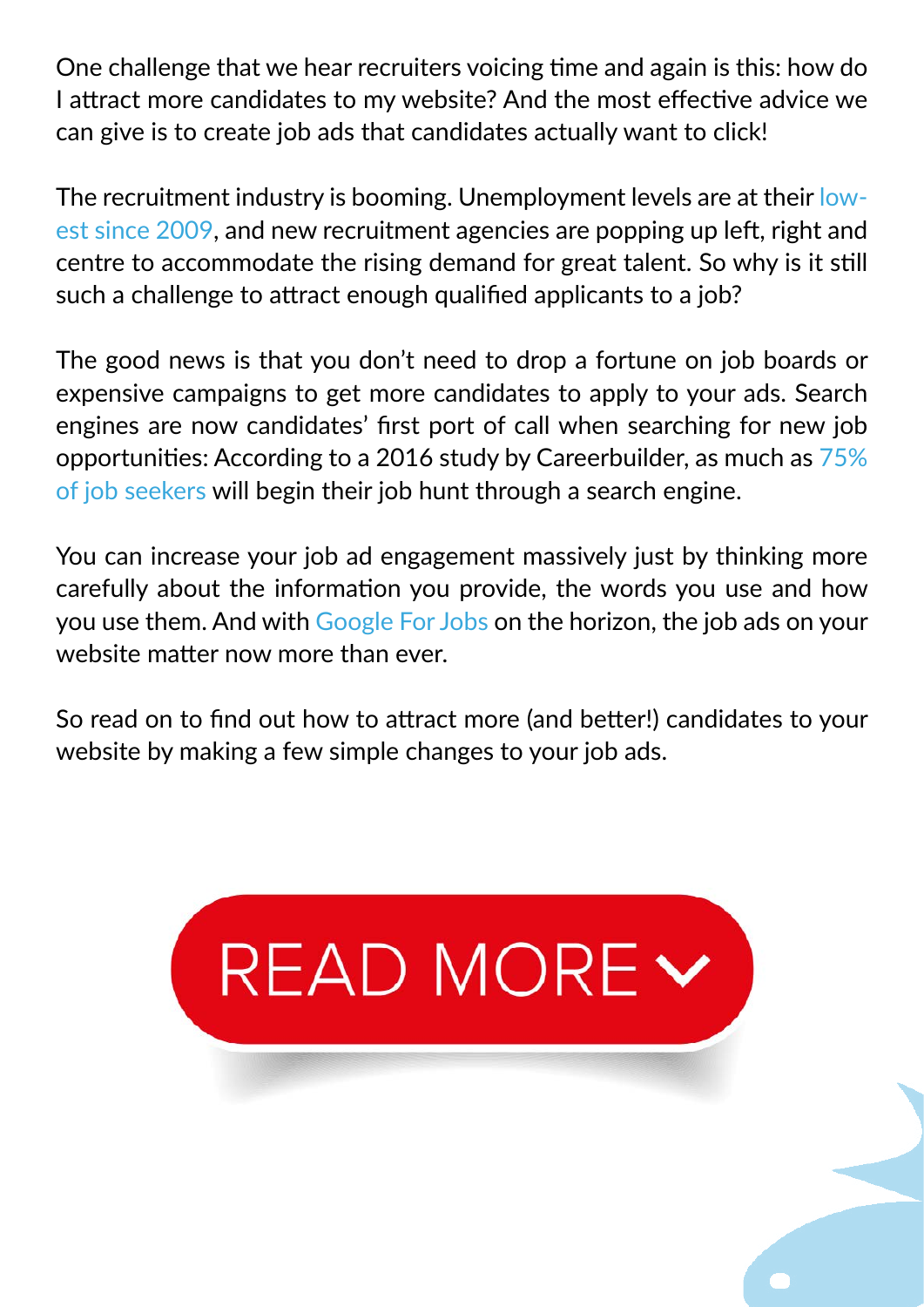## The Anatomy of a Job Ad

No matter how amazing of an opportunity the job is, you'll always have a hard time attracting candidates to apply if your ads are difficult to read or haphazardly constructed. So the first step to improving is take a step back and go back to basics. Sometimes, we need to take a step back and go back to basics so we can see the wood from the trees!

### An Irresistible Heading

As much as it will pain you to accept it (since they take the least time to put together), your headings are the most important part of your ad. Think about it: why did you download this guide? The title appealed to you. Candidates view job ads in the same way – no matter how great your ad copy is, if the heading doesn't grab them, it'll tank.

It's a common mistake to think that you can attract more applicants by being vague with your headline. You probably think it makes your job ad more enticing and clickable, but the reality is that most candidates will just assume it's a waste of their time. For example, would you have downloaded this eBook if the title was, 'A Great Resource for Recruiters'? Probably not!

In the same vain, 'Great Opportunity for Developers' is not going to get candidates pouring in. Cut to the chase and tell the candidate exactly what you're looking for so they can decide if it's worth their precious time. What kind of developers are you looking for, and for what kind of role?

The job title is a good place to start, but it's not always going to be irresistible – especially if you're posting to a job board where the title won't be unique. What motivates your ideal candidate? Is it money? Recognition? Responsibility?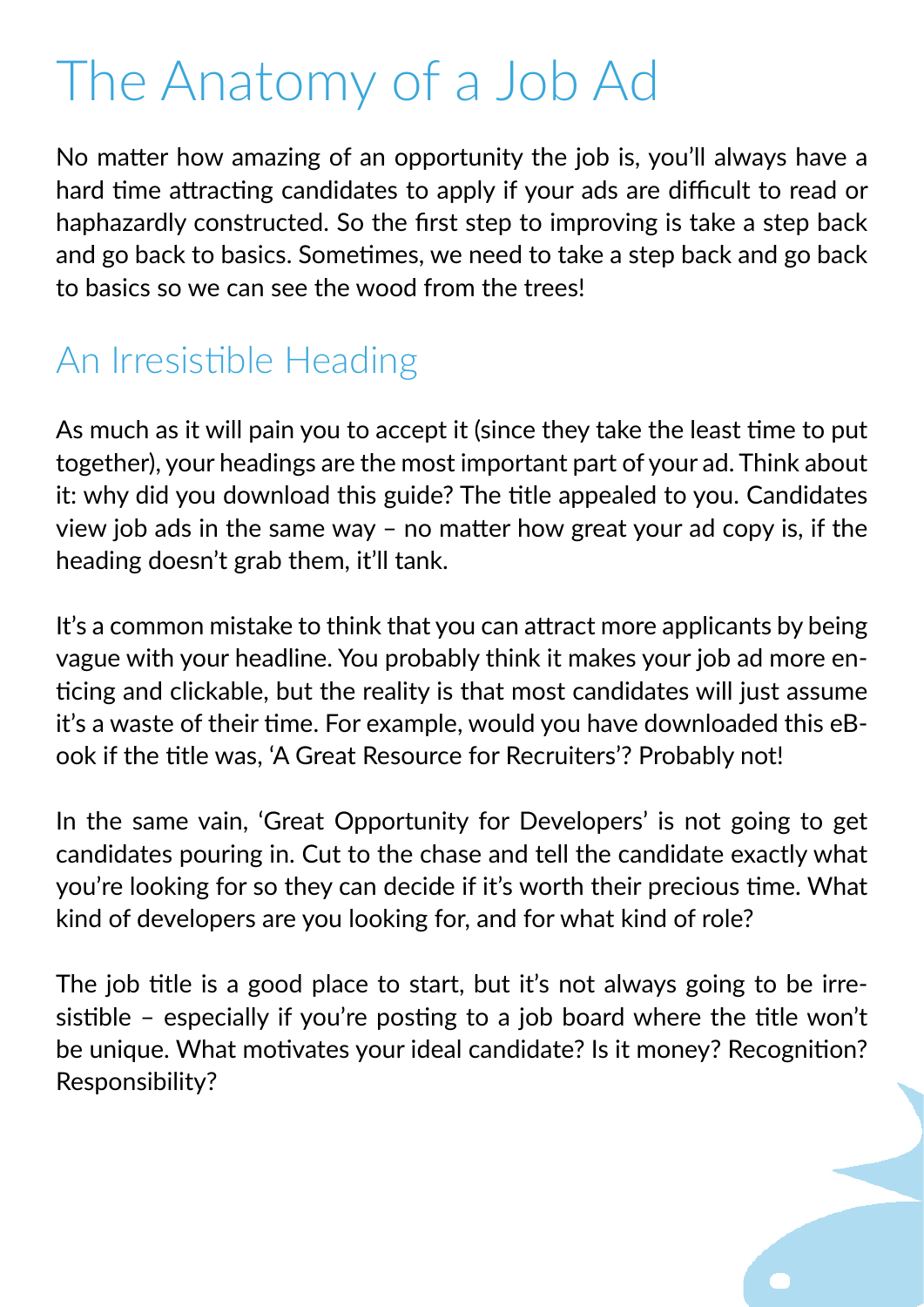Ask yourself this: What would a candidate type into a search engine if they were actively searching for the role you're recruiting for? Make sure that keyword or phrase is in the title, the URL, the header and then again in the body of your ad (at least once, if not more!).

[Read: Recruitment SEO for Beginners](https://blog.firefishsoftware.com/seo-for-beginners)

## Job Title

The job title should make it immediately apparent what the role is, and if there's likely to be any ambiguity then make sure you clarify this in the heading and the body of your ad. For example, the job title 'Editor' can be a newspaper editor, a website editor or even a video editor.

There's nothing more demotivating than a situation in which a candidate realises half way through reading a job ad that it's a completely different role to what they thought it was, and isn't actually relevant to them at all. The more clear and concise you can be, the better – make sure you clarify exactly what the job title is straight away so as not to waste the candidate's time.

#### Location

The more specific you can be with the location in your ad, the better. Why say 'Location: UK' when you can say 'Scotland'; 'Scotland' when you can say 'Lanarkshire', or 'Lanarkshire' when you can cut to the chase and just say 'Glasgow'? Again, you might think that being vague with this will spread your net wider and entice even more candidates to apply, but in reality the best candidates won't go near the 'apply now' button unless they know exactly where the role is based. Why would they waste their time on the off chance it suits their situation?

If a job is fantastic, great candidates will apply even if it does involve relocation. But let the candidate make that choice themselves!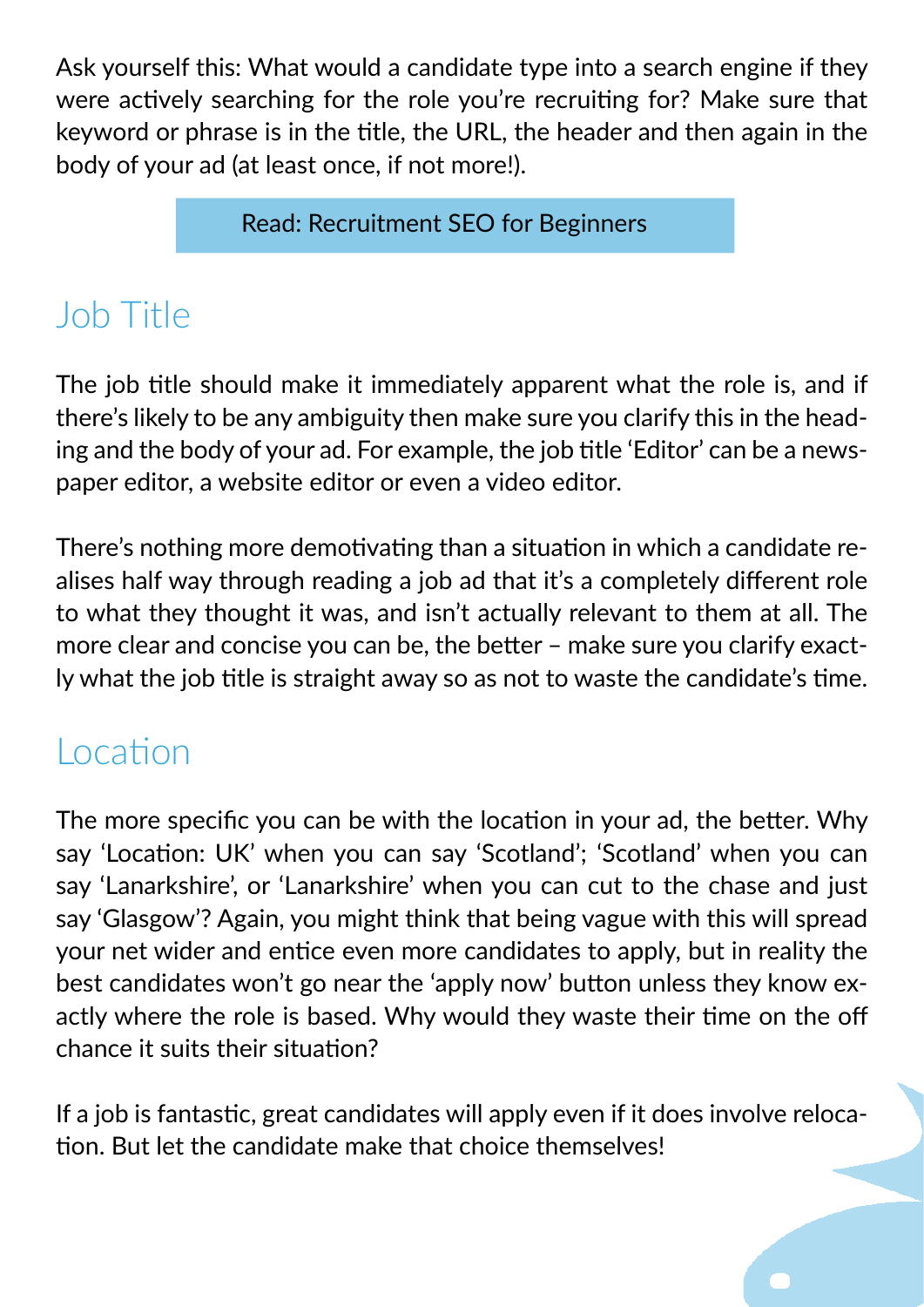#### Salary

We all know there are some particular situations where you can't advertise the salary for a role. However, if you can state the salary this will have a dramatic impact on the number of views and applications your ads receive and increase the likelihood of receiving suitable candidates.

Salary bracket is the clearest indicator of a job's seniority level, and it's the next piece of information that the candidate will look for after your headline. Stating the salary as 'competitive' is just likely to get you less applications in (many candidates will immediately assume the salary is too low) and make your workload much bigger, as you'll be sifting through lots of CVs from people who aren't the right fit.

So if you can, make everyone's life easier by stating the salary bracket clearly at the top of the ad. This should also be included in the job schema so it shows in Google For Jobs too. You can [test your job ads here](https://search.google.com/structured-data/testing-tool) or find out more about how to do this by reading our blog.

#### The Text Body

A common approach is to treat the body of your job ad in the same way as you would an internal job description – please don't.

An internal job ad may outline the duties and requirements of the role accurately, but if you use the same formatting and language for an external job ad it's going to come across extremely dry. Remember that internal descriptions are written for internal candidates and/or HR departments to justify approval to hire a new employee, not external candidates who will have no idea what all the four-letter company acronyms are. The way these are written assumes a certain level of understanding (particularly when it comes to industry jargon) and this is likely to intimidate readers and almost certainly turn them off from your ad.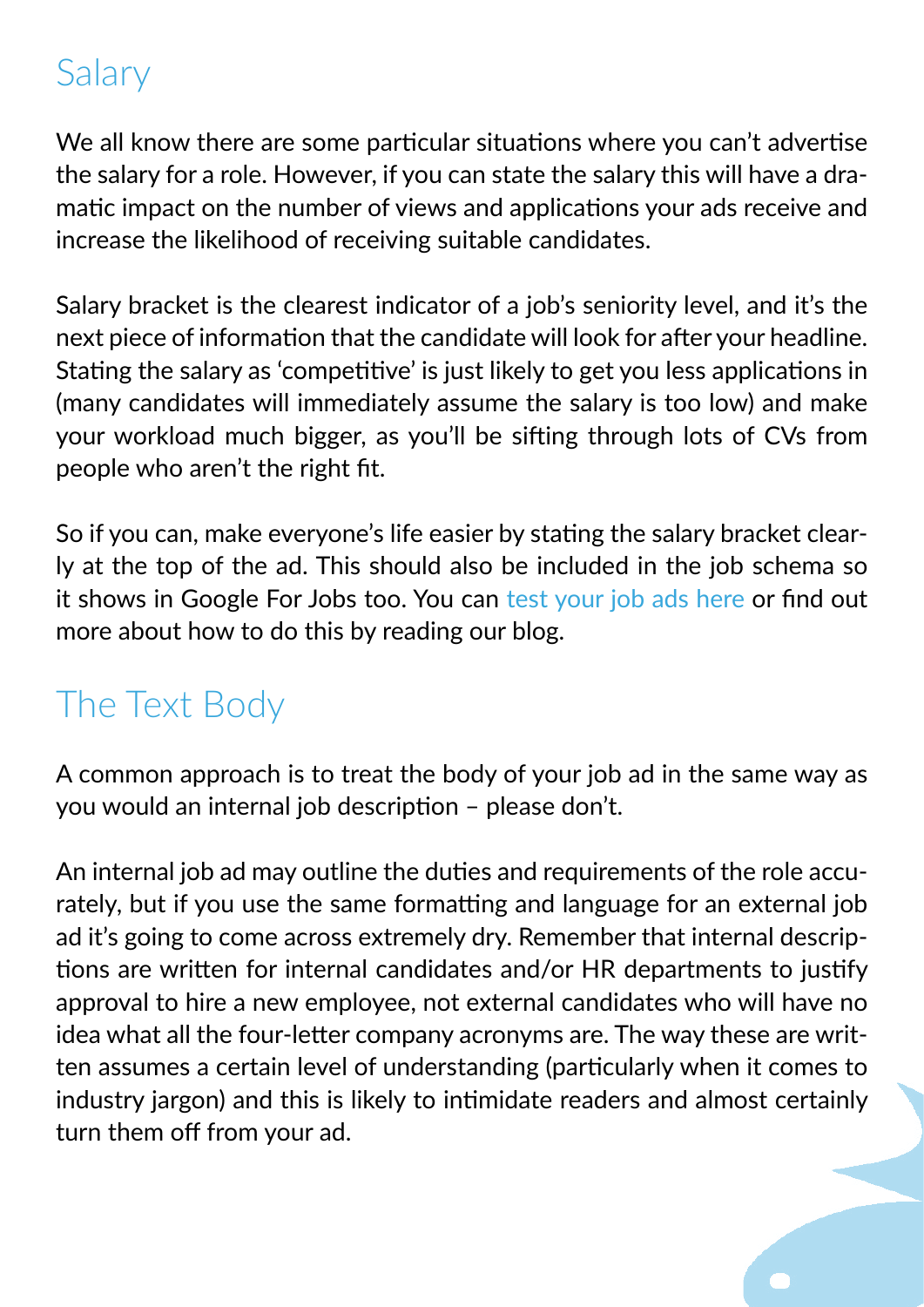## The challenge

One good approach would be to begin the body of your job ad with the 'challenge' you're presenting. If the challenge is to bring in a Marketing Manager who will increase leads by 40% - say so!

This technique should immediately 'sort the wheat from the chaff' as they say: the best candidates will be looking for clearly defined challenges that they can throw themselves into, whereas those who aren't a right fit will find these sorts of challenges intimidating. Including the challenge in your job ad will improve the quality of your candidates overall.

#### **Experience**

Outline the skills, qualifications, and personality traits that you see as required to achieve the goal or challenge you've outlined above. However, be careful not to make this look simply like a checklist of skills that the employer is looking for: It's important to ensure the wording isn't all about what the employer wants, but focusses on what the right candidate will gain from this opportunity too.

Of course, it's still very useful to provide context of both the 'essential' and 'ideal' background experience that the candidate will have been involved with in order to be a right fit for the role.

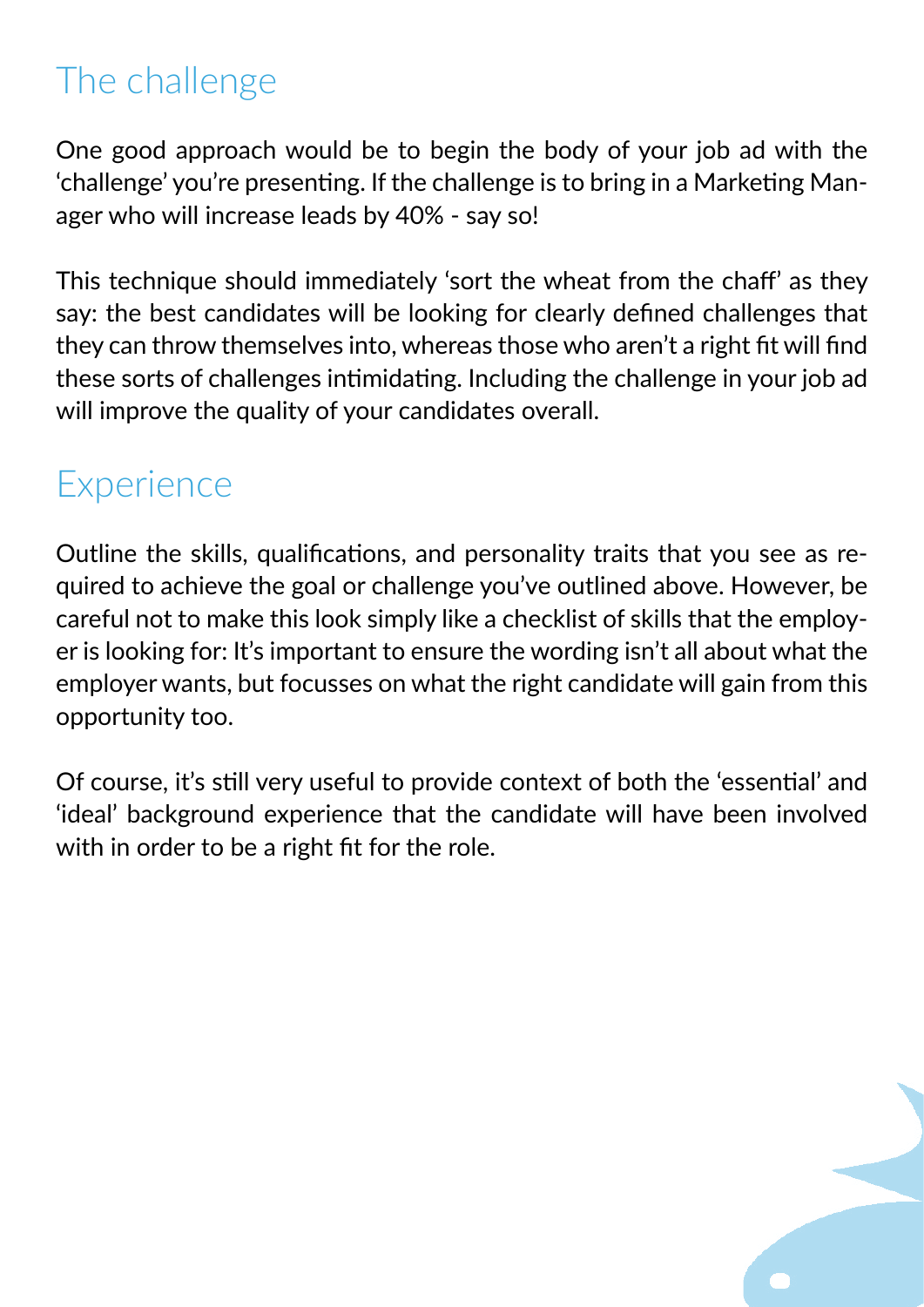#### **Benefits**

This is your chance to showcase benefits like health care, pensions, and bonuses to pull in the masses! Benefits are a really important element of a job ad, as they can also tell a candidate a lot about company culture.

For example, flexible working hours, social activities, and office environment all have the power to attract the right sort of person to a role. These factors indicate the sort of work-life balance that the job or company is offering, and if these values suit the desire of the candidate applying, you're on to a winner.

Your challenge, experience and benefits should make up the majority of your ad, and try to keep this part below 200 words: the longer the ad, the less likely it'll be that candidates will reach the 'apply' button before taking their attention somewhere else!

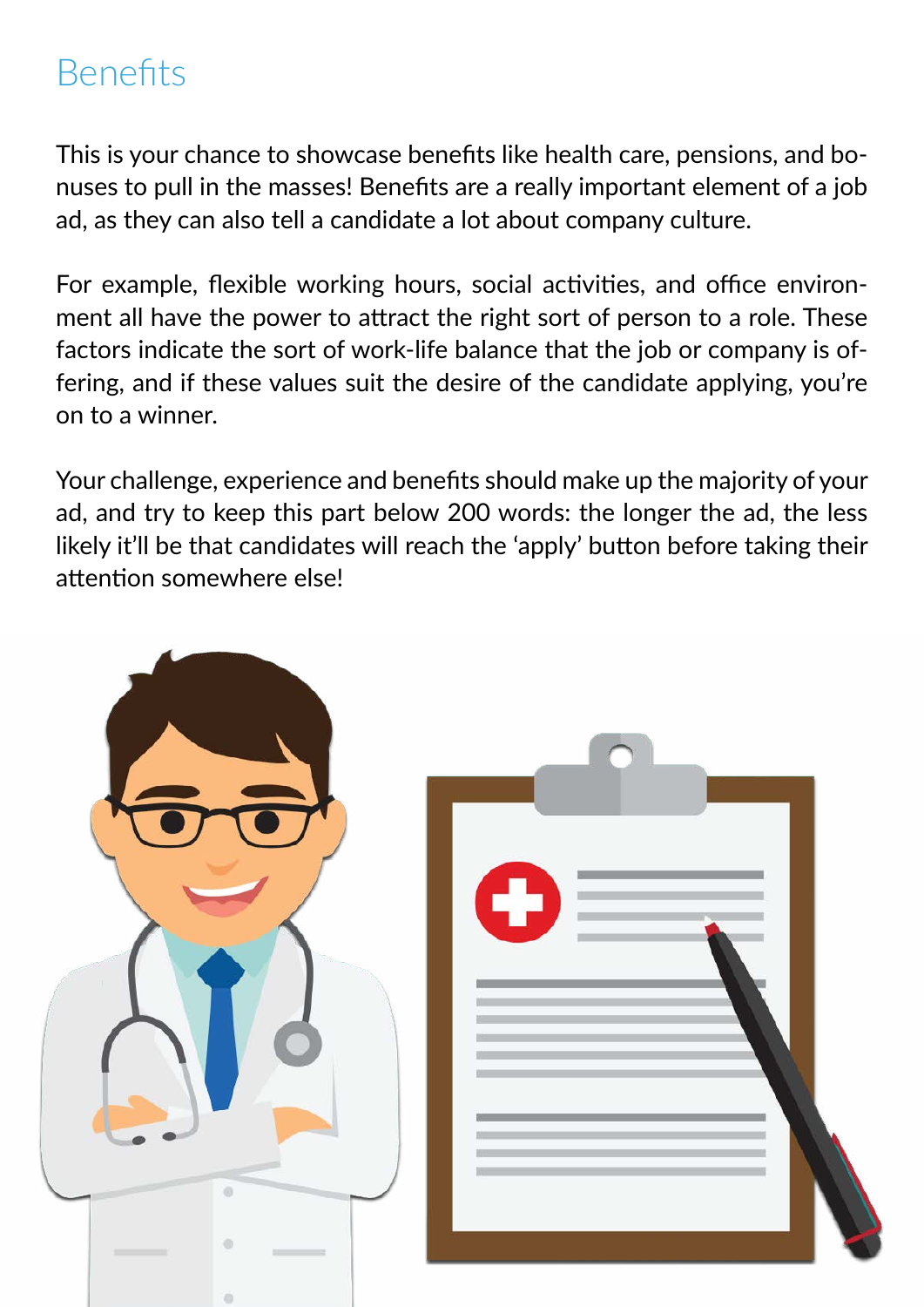## How to apply

This might sound glaringly obvious, but the end of your ad must give candidates an indication of how and when to apply. Preferably, this will be something along the lines of a visually clear 'apply' or 'I'm interested' button at the bottom of the page, an email address to reach out to or a link to an application form at the very least.

The aim is to make it as easy as possible for the candidate to take the next steps. If it's not immediately clear, or if you give the candidate too many options the will either lose patience or get confused!

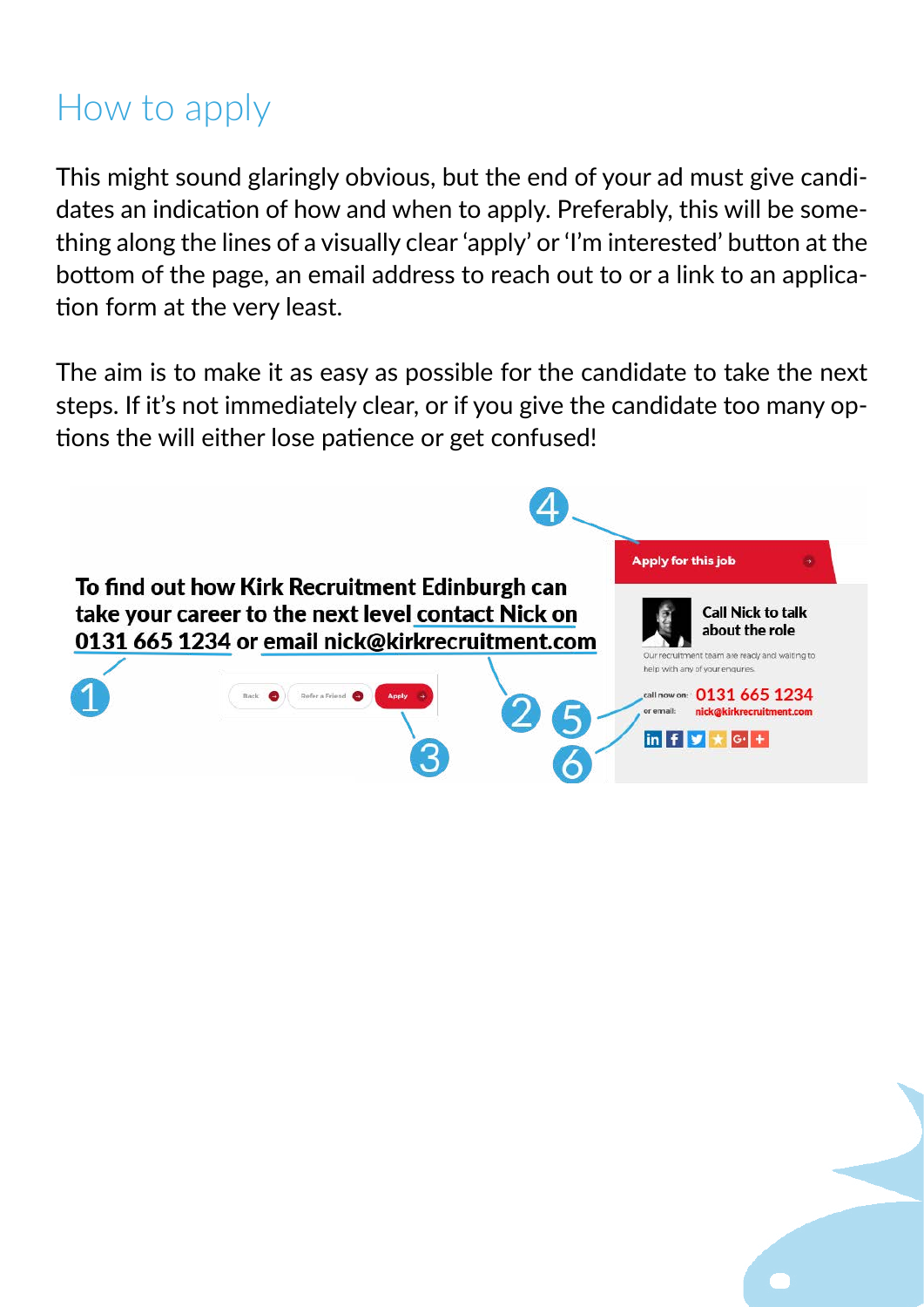#### A bad job ad example

**C# Developer** 

**Salary:** Competitive

**Location:** Wales

Senior C# developer required for immediate start with software company.

The company was founded in 2010 and is one of the world's leading providers of POD (proof of delivery) software systems. Our dedication to customer service and efficiency is what sets us apart from the competition. Our board members are long-term industry experts with no less than fifteen years' experience, spanning a wide cross-section of the business technology sector.

The candidate must have 5 years applied PHP experience and will work well under pressure. Experience with PHP, CSS, MySQL, and Javascript are ABSOLUTELY ESSENTIAL!

**Fantastic Opportunity for Senior** *Avoid clichés like 'fantastic opportunity' in your headline.*

> *A senior developer is going to assume the salary won't be worth their time.*

*Wales is a big place! Name a city so the candidate has a clear idea of what they're applying for.*

*This is promotional content and tells the canidate nothing about the role.*

*Don't use capitals for emphasis – they look unprofessional and give the impression you're SHOUTING at the candidate.*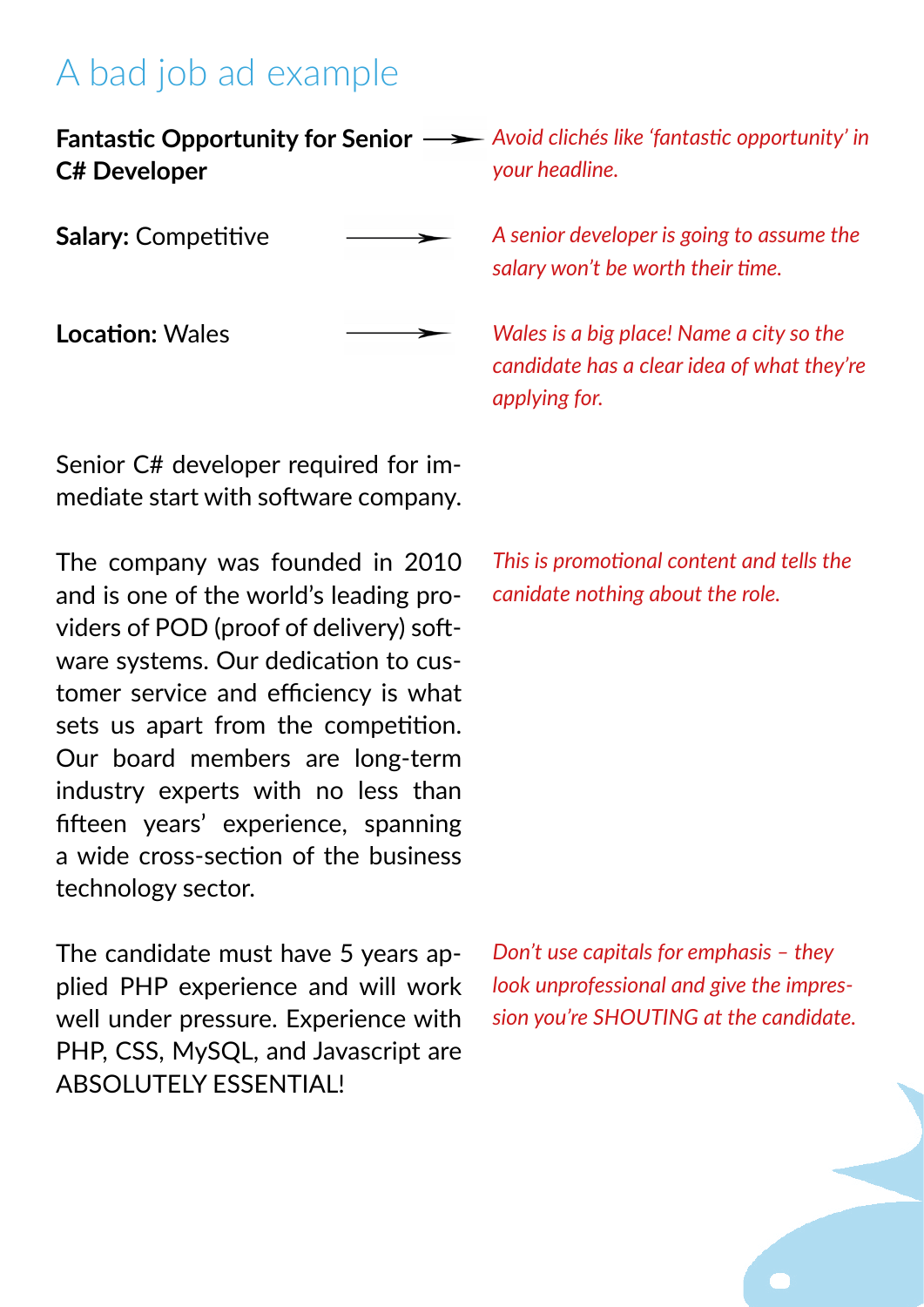Candidate must be flexible as some evening and weekend work will be required, as well as visits to clients across the UK.

*Where are the benefits of the role? Need to balance drawbacks out by including perks.*

To apply, email ifno@awardwinningsoftware.com.

*Typo alert! And it's also unclear what the candidate's next steps should be? Do you want a CV? A covering letter? A two-line email saying why you want the job?*

#### Example two (The good example)

| C# Developer - Join an award-win-<br>ning software team and learn Angular                                                                                                                                                                                                                                                                      | Headline focusses on what's in it for the<br>candidate                                                                   |
|------------------------------------------------------------------------------------------------------------------------------------------------------------------------------------------------------------------------------------------------------------------------------------------------------------------------------------------------|--------------------------------------------------------------------------------------------------------------------------|
| £30 - £35k - Cardiff, Wales.                                                                                                                                                                                                                                                                                                                   | <b>Clear indication of salary</b>                                                                                        |
| If you're a C# Developer interested in<br>becoming part of an award-winning<br>software business, we'd love to hear<br>from you. This is an excellent oppor-<br>tunity to play a vital decision-making<br>role, developing a software that's con-<br>sistently evolving and which contin-<br>ues to double its customer base, year<br>on year. | Selling the job to the candidate by still fo-<br>cussing on what will benefit them instead<br>of what the company wants. |
| You'll enjoy developing in a fast-paced<br>agile environment, delivering weekly<br>results. The business is also about to                                                                                                                                                                                                                      |                                                                                                                          |

rewrite part of its application in Angular, so a keen aptitude to learning new skills is a must!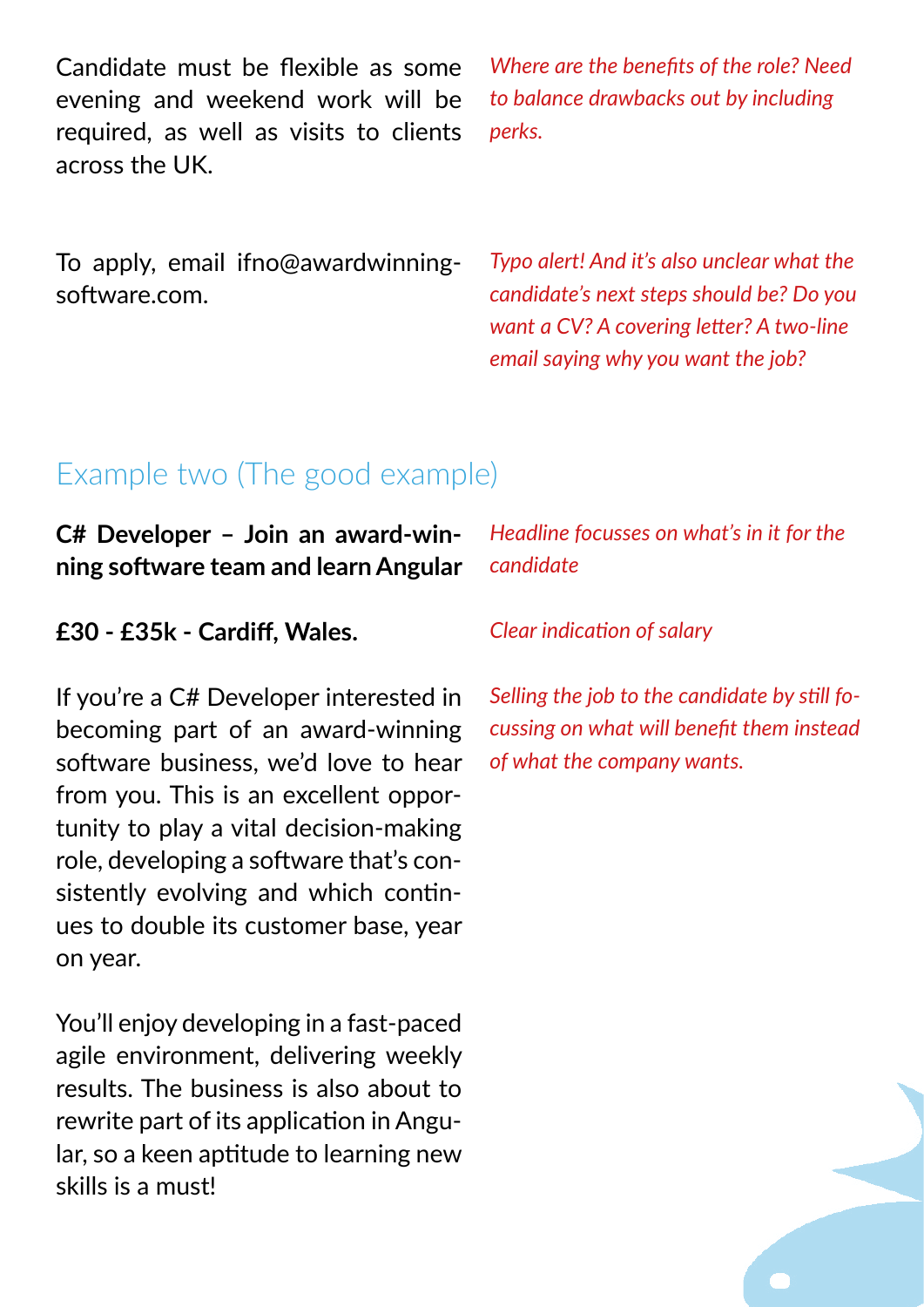#### **The culture:**

A fast-track company with solid ethics, there's no need to worry about company politics – they're a friendly bunch!

Boasting a flat, collaborative organisational culture, you'll have your say in how the software is shaped and contribute to provide a valuable contribution to problem solving.

Excellent staff retention rate with a low turnover - people genuinely love working there.

#### **The benefits:**

- Relaxed working environment (with casual dress code)
- Health cover
- Flexitime
- Team lunches
- A fully-stocked beer fridge.

For more information on this role, contact **Derek on Derek@awardwinningsoftware.com** or call **0191 582 0000.**

Otherwise, cut to the crunch by hitting the 'apply' button below!

#### **APPLY**

*Sections on culture and benefits tell the candidate a lot about how the company operates, and help them decide whether it's the sort of working environment they're interested in.*

*Clear next steps – call for more info, or click to apply*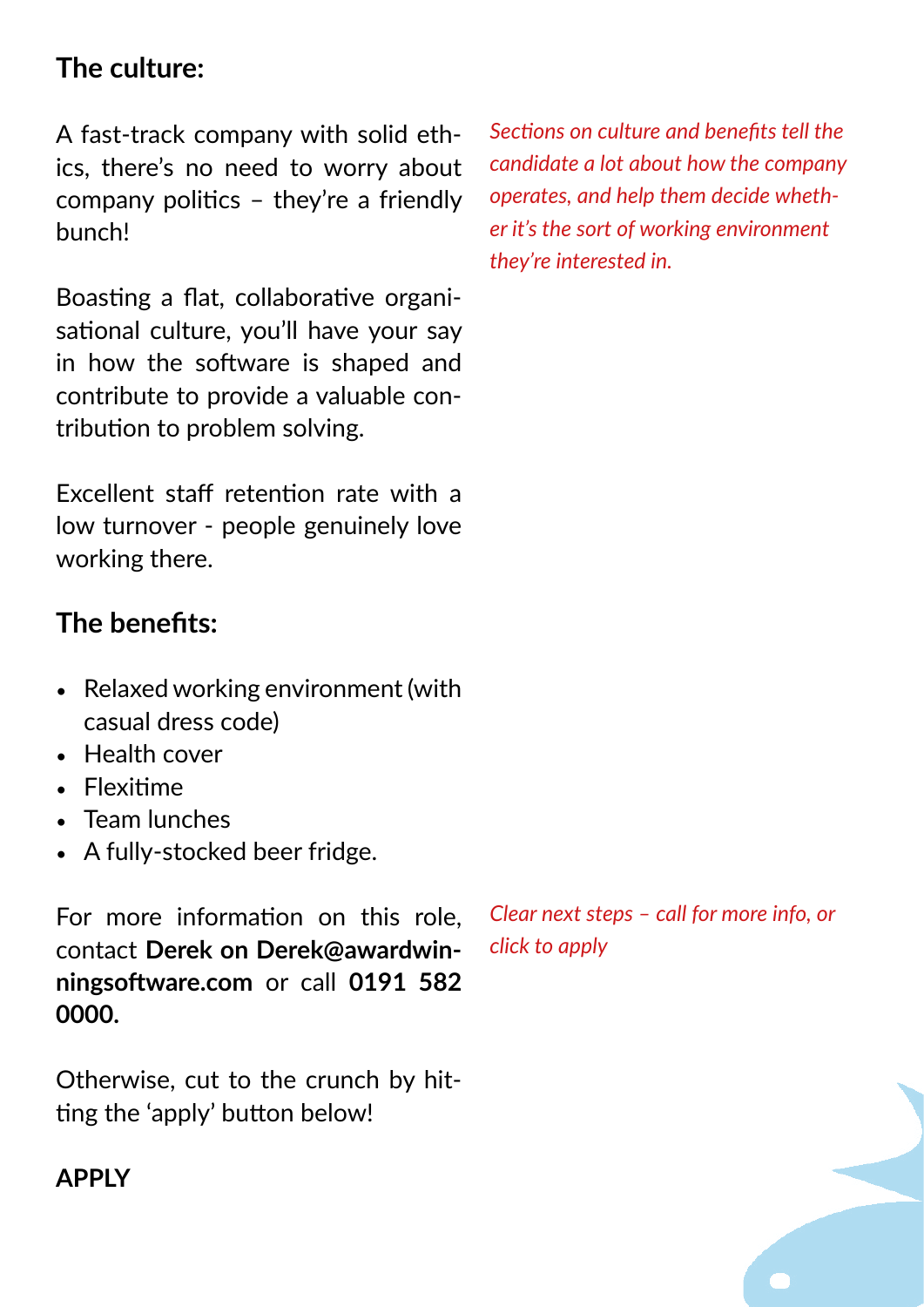#### Conclusion

Hopefully this eBook has armed you with some inspiration to get creative with your job ads. If you only take one thing away from this guide, make it this: The key to an excellent, highly compelling job ad is to create it purely with the candidate's interests in mind.

Put whatever you and your client think is important about the job aside for a moment and focus on what would make a candidate want to click through and apply for the role. Make this your job ad mantra, and you can't go wrong!